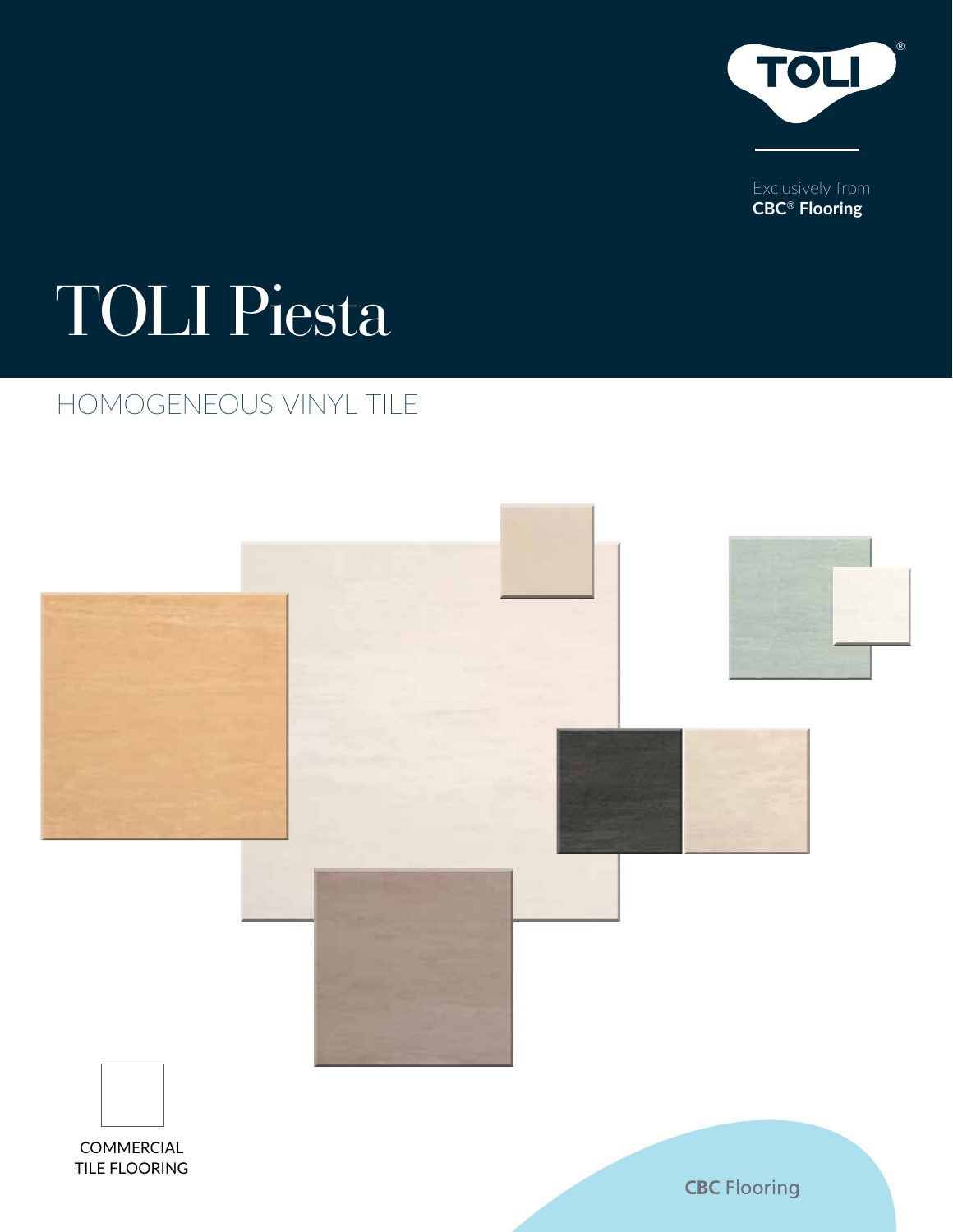# **TOLI Piesta**



### **Have it your way.**

FIt's our job to give you the tools you need to be inspired to create your own limited edition floor. Our TOLI Piesta tiles are available in 17.7" x 17.7" squares, 12" x 17.7" rectangles and 4" x 17.7" planks. All sizes are available in all colors making it easy for you to mix and match both sizes and colors.

Have it your way with Piesta, designed to fit your needs, your designs and your solutions.

**Trust the experience. Trust TOLI.**



**GET SAMPLES FAST 919-230-8700 cbcflooring.com** Questions? Give us a call, we're ready to help you create your next great space.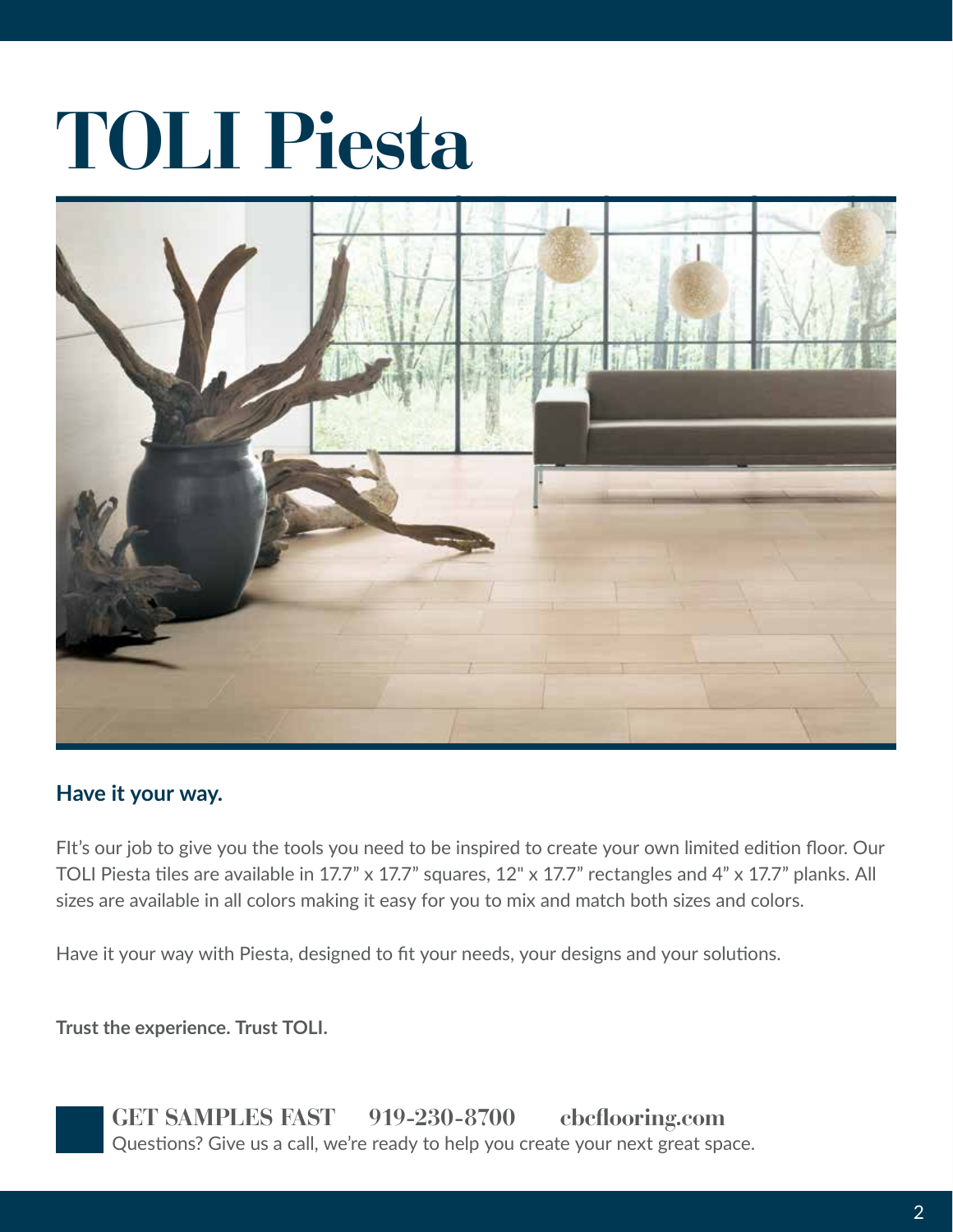## **Pattern Index**

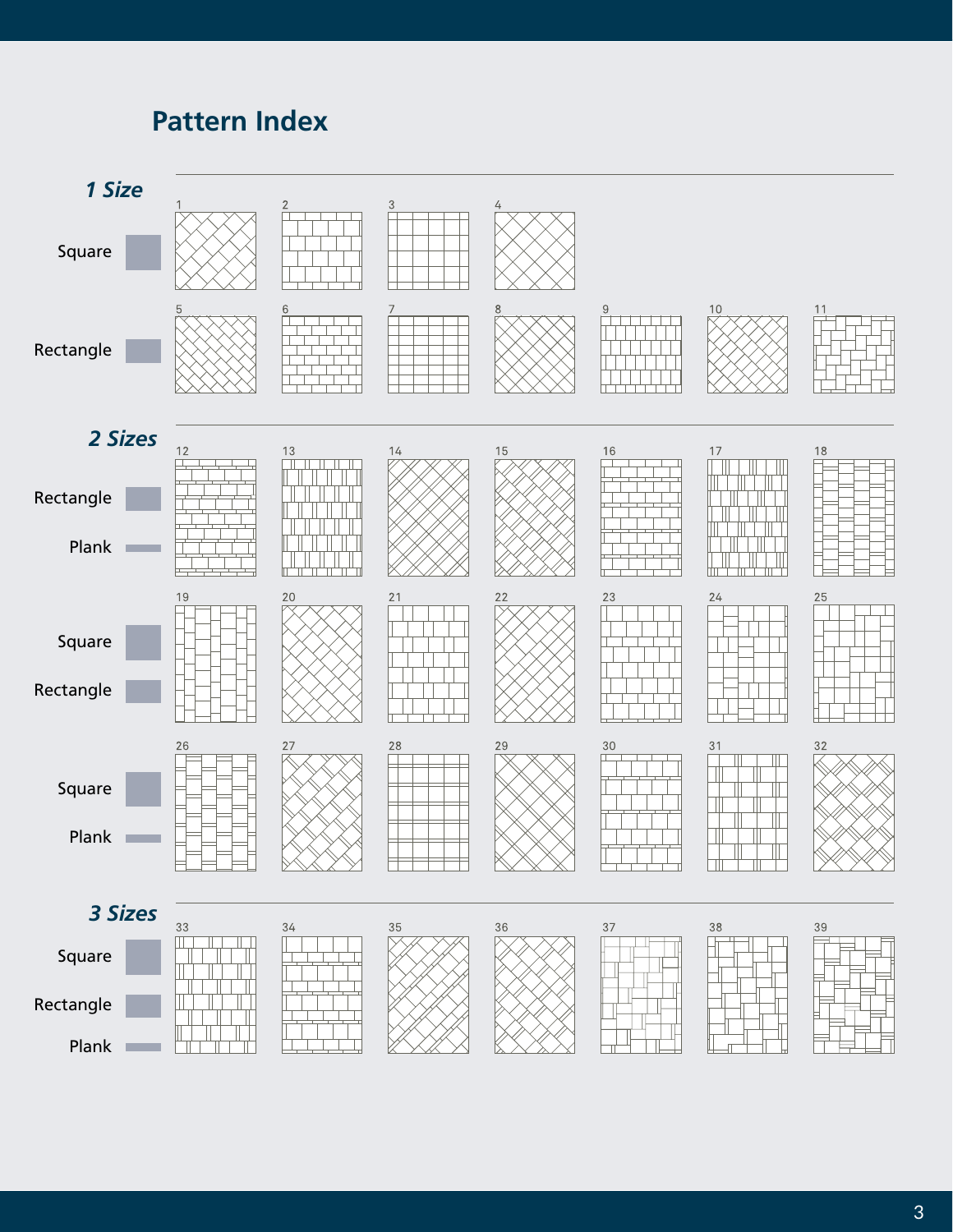

**951-18** (square) **Bone 951-12** (rectangle) 951-4 (plank)

**952-12** (rectangle) 952-4 (plank)

#### **A Lesson in Versatility.**

CBC flooring is committed to bringing you unique flooring products of exceptional quality, design and performance. Piesta goes beyond the ordinary to support your creative ability to think out-ofthe-box. The eight neutral colors are available in all three sizes. From warm to cool with subtle variations of shading this contemporary palette of inviting colors can be mixed and matched to add visual interest to any flooring project.



**955-18** (square) **Ghost 955-12** (rectangle) 955-4 (plank)



**952-18** (square) **Butte** 







**956-18** (square) **Vapor 956-12** (rectangle) 956-4 (plank)



**958-18** (square) **Lead 958-12** (rectangle) 958-4 (plank)

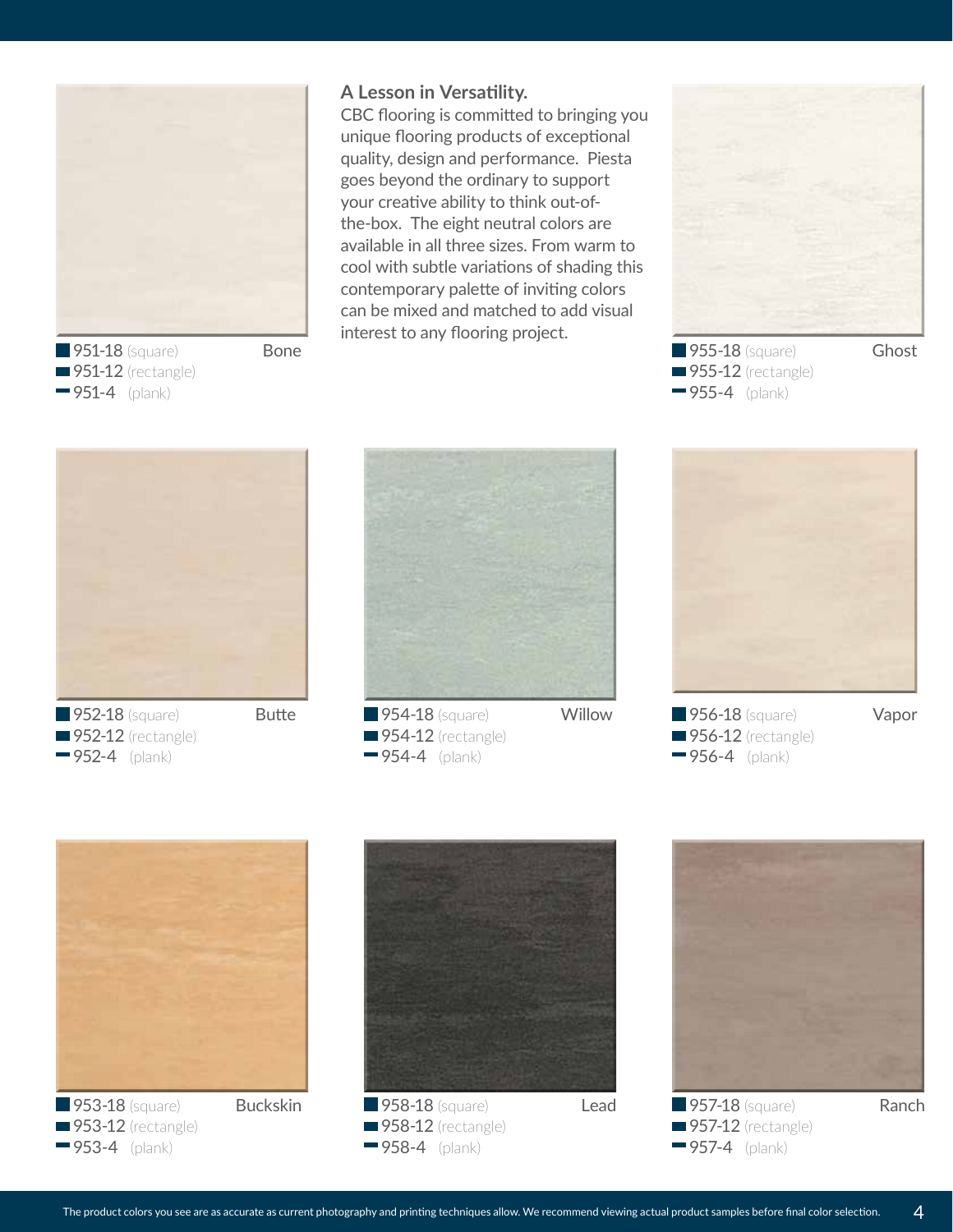







IDEAL FOR HIGH TRAFFIC APPLICATIONS

![](_page_4_Picture_5.jpeg)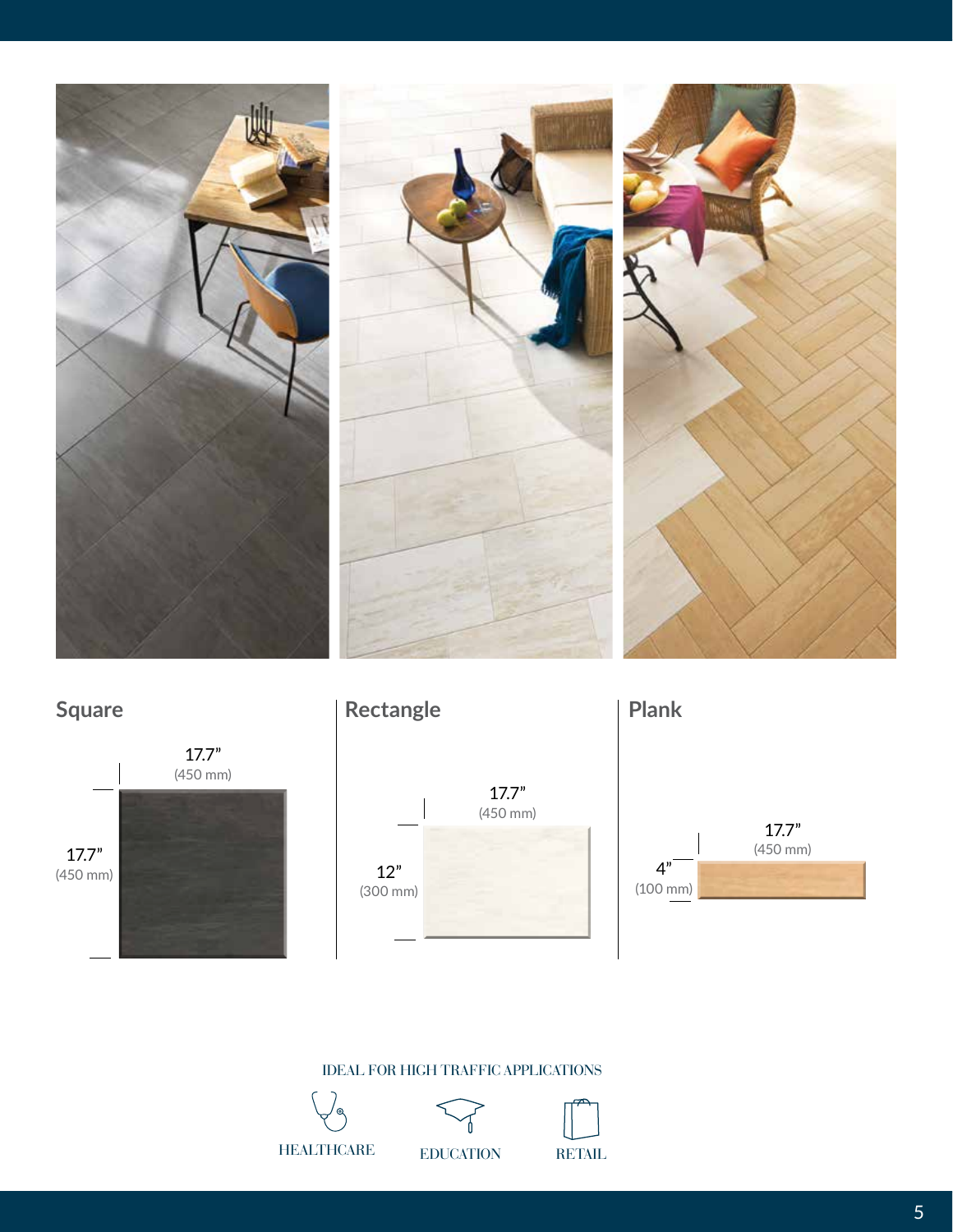## **Recommended Product Applications**

The following application chart is provided to aid in understanding where our flooring products are recommended for use. This application chart is a subjective recommendation and is predicated upon the adherence to proper installation techniques; specific location of installation; level of foot traffic; and the type and professional level of maintenance practiced on-site. As there is a wide range of variables within an environment and the characteristics of each application may vary significantly, please consult with your CBCA Flooring sales representative to determine which CBCA Flooring product is appropriate for your installation.

|--|

**Healthcare/Hospital**

Waiting Room

|     |                       | $\bigstar$   Mature Select       |
|-----|-----------------------|----------------------------------|
|     |                       | <b>=_&gt;+ ∞  _&gt;+   ★   ★</b> |
|     | $\frac{\star}{\star}$ | Piesta                           |
|     | $\frac{\star}{\star}$ | Lightwood / Kareina Asento       |
| ★★★ |                       | Pathways/Stair Treads            |

★ ★ ★ ★ ★ ★

| Cafeterias/Dining/Break Area                   | ★       | ★       | ★       | ★       | ★       |
|------------------------------------------------|---------|---------|---------|---------|---------|
| Chapel, Worship Center                         | ★       | ★       | ★       | ★       | ★       |
| Corridor (exterior)                            |         |         |         |         | ★       |
| Corridor (interior)                            | ★       | $\star$ | $\star$ | $\star$ | ★       |
| Dialysis                                       | ★       | $\star$ | ★       | ★       |         |
| Elevator                                       | ★       | ★       | ★       | ★       | ★       |
| <b>Emergency Department</b>                    | *       | $\star$ | ★       | ★       |         |
| Exam/Prep Room                                 | ★       | ★       | ★       | $\star$ |         |
| Gift Shop                                      | ★       | $\star$ | ★       | ★       | ★       |
| Hydrotherapy Room                              | ★       |         |         |         | ★       |
| Hyperbaric Room                                | *       | ★       | ★       | ★       | ★       |
| Intensive Care                                 | ★       | $\star$ | $\star$ | ★       |         |
| Labor Delivery Room                            | *       | *       | *       | $\star$ |         |
| Laboratory                                     | $\star$ | $\star$ | $\star$ | $\star$ |         |
| Lavatory                                       | *       | *       | ★       | ★       | ★       |
| Lobby                                          | $\star$ | $\star$ | $\star$ | ★       | $\star$ |
| Neonatal Intensive Care                        | ★       | ★       | ★       | ★       |         |
| Nurse's Station                                | ★       | ★       | ★       | $\star$ |         |
| Office/Admin/Conf. Room                        | *       | $\star$ | $\star$ | $\star$ | ★       |
| Operating Room (Outpatient)                    | $\star$ | ★       |         | $\star$ |         |
| Parking Garage Walkway/<br>Elevator (exterior) |         |         |         |         | ★       |
| <b>Patient Room</b>                            | $\star$ | $\star$ | $\star$ | $\star$ |         |
| Pharmacy                                       | ★       | ★       | ★       | ★       | ★       |
| <b>Physical Therapy</b>                        | ★       | $\star$ | $\star$ | $\star$ | ★       |
| Ramp (interior/exterior)                       |         |         |         |         | ★       |
| Scrub Area                                     | ★       |         |         |         | ★       |
| <b>Staff Lounge</b>                            | ★       | ★       | ★       | ★       | ★       |
| Stairway/Landing (interior/<br>exterior)       |         |         |         |         | ★       |
| Storage/Utility Room                           | $\star$ | ★       | $\star$ | ★       | ★       |

![](_page_5_Picture_5.jpeg)

| <b>Assisted Living</b>                   | Mature Select | HVTI&HVTI  | Lightwood / Kareina Asento | Piesta  | Pathways/Stair Treads |
|------------------------------------------|---------------|------------|----------------------------|---------|-----------------------|
| Activity Room/Common Area                | $\star$       | $\star$    | $\star$                    | $\star$ | $\star$               |
| <b>Beauty Salon/Barber Shop</b>          | $\star$       | $\bigstar$ | $\star$                    | ★       | $\star$               |
| Cafeteria/Dining/Break Area              | ★             | ★          | ★                          | ★       | *                     |
| Corridor (exterior)                      |               |            |                            |         | ★                     |
| Corridor (interior)                      | ★             | ★          | *                          | ★       | *                     |
| Doctor/Dentist Area                      | ★             | ★          | ★                          | ★       | ★                     |
| Elevator                                 | ★             | ★          | ★                          | ★       | ★                     |
| Lobby                                    | ★             | *          | *                          | *       | ★                     |
| Office/Admin/Conf. Room                  | ★             | *          | ★                          | ★       | *                     |
| Pharmacy                                 | $\star$       | $\star$    | ★                          | ★       | ★                     |
| Poolside (interior/exterior)             |               |            |                            |         | ★                     |
| Ramp (interior/exterior)                 |               |            |                            |         | ★                     |
| Residence Bathroom                       | ★             | ★          | ★                          | ★       | $\star$               |
| Residence Kitchen                        | $\star$       | ★          | ★                          | ★       | ★                     |
| Residence Room                           | ★             | ★          | ★                          | ★       |                       |
| <b>Staff Lounge</b>                      | ★             | $\star$    | ★                          | $\star$ | *                     |
| Stairway/Landing (interior/<br>exterior) |               |            |                            |         | *                     |
| Storage/Utility Room                     | *             |            |                            | ж       |                       |

| <b>Hospitality</b> | Mature Select |
|--------------------|---------------|

| Hospitality                                    | Mature Select | <b>HVTI&amp;HVTII</b> | Lightwood / Kareina Asento | Piesta  | Pathways/Stair Treads |
|------------------------------------------------|---------------|-----------------------|----------------------------|---------|-----------------------|
| Balcony/Deck                                   |               |                       |                            |         | ★                     |
| Cafeteria/Dining/Break Area                    | $\star$       | ★                     | ★                          | $\star$ | ★                     |
| Corridor (exterior)                            |               |                       |                            |         | ★                     |
| Corridor (interior)                            | ★             | ★                     | $\star$                    | ★       | ★                     |
| Dance Floor                                    | ★             |                       |                            | ★       |                       |
| Elevators                                      | ★             | ★                     | $\star$                    | $\star$ | ★                     |
| <b>Exercise Rooms</b>                          | $\star$       | ★                     |                            | ★       | ★                     |
| <b>Guest Bathrooms</b>                         | $\star$       | ★                     | ★                          | $\star$ | ★                     |
| <b>Guest Rooms</b>                             | $\star$       | ★                     |                            | $\star$ |                       |
| Lobby                                          | $\star$       | $\star$               | ★                          | $\star$ | ★                     |
| Lounges                                        | $\star$       | ★                     | ★                          | $\star$ | ★                     |
| Office/Admin/Conf. Room                        | $\star$       | $\star$               | $\star$                    | $\star$ | ★                     |
| Parking Garage Walkway/<br>Elevator (exterior) |               |                       |                            |         | ★                     |
| Poolside (interior/exterior)                   |               |                       |                            |         | ★                     |
| Ramp (interior/exterior)                       |               |                       |                            |         | ★                     |
| Restaurant (dining area)/Bar                   | $\star$       | ★                     | ★                          | ★       | ★                     |
| Stairway/Landing (interior/<br>exterior)       |               |                       |                            |         | *                     |
| Storage/Utility Room                           | *             | *                     | ★                          | $\star$ | ★                     |
| Vending Area                                   | ★             | ★                     | ★                          | ★       | ★                     |

 $\star$  Recommended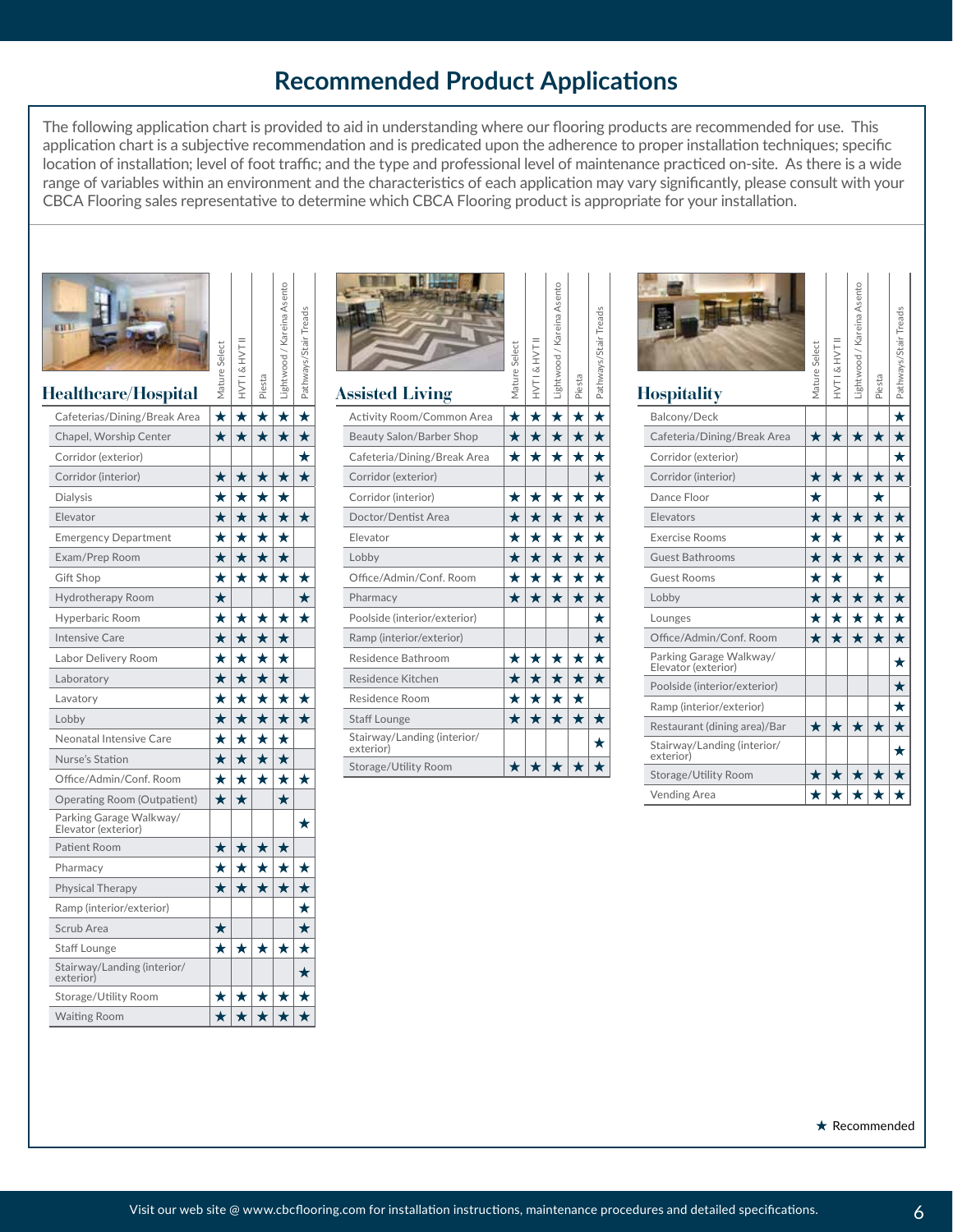## **Recommended Product Applications**

| Retail                                         | Mature Select | <b>TAH % LAN</b> | Piesta  | -ightwood / Kareina Asento | Pathways/Stair Treads |
|------------------------------------------------|---------------|------------------|---------|----------------------------|-----------------------|
| Automobile Showroom                            | $\star$       | *                | *       | *                          | ★                     |
| Cafeteria/Dining/Break Area                    | $\star$       | *                | $\star$ | ★                          | *                     |
| Checkout                                       | $\star$       | ★                | ★       | ★                          | ★                     |
| <b>Drug Store</b>                              | $\star$       | $\star$          | $\star$ | $\star$                    | $\star$               |
| Entryway/Foyer                                 | *             | *                | *       | *                          | *                     |
| Fast Food Counter (Front)                      | *             | *                | ★       | ★                          | ★                     |
| Indoor Mall Common Area                        | *             | *                | *       | *                          | *                     |
| Laundromat                                     | $\star$       | ★                | ★       | ★                          | ★                     |
| Lavatory                                       | *             | ★                | *       | ★                          | *                     |
| Office/Admin/Conf. Room                        | $\star$       | $\star$          | $\star$ | ★                          | *                     |
| Parking Garage Walkway/<br>Elevator (exterior) |               |                  |         |                            | *                     |
| Pet Shop                                       | $\star$       | $\star$          | $\star$ | $\star$                    | *                     |
| Ramp (interior/exterior)                       |               |                  |         |                            | *                     |
| Sales Floor-Department Store                   | $\star$       | ★                | $\star$ | ★                          | ★                     |
| Sales Floor-Grocerv                            | *             | *                | ★       | *                          | *                     |
| Sales Floor-Grocery Produce<br>Area (wet)      |               |                  |         |                            | ★                     |
| Sales Floor-Mass<br>Merchandiser               | *             | ★                | *       | *                          | *                     |
| Specialty Shop/Boutique                        | $\star$       | ★                | ★       | $\star$                    | ★                     |
| Stairway/Landing (interior/<br>exterior)       |               |                  |         |                            | ★                     |

| <b>Office</b>                                 | Mature Select | HVTI&HVTI  | -ightwood / Kareina Asento | Piesta  | Pathways/Stair Treads |
|-----------------------------------------------|---------------|------------|----------------------------|---------|-----------------------|
| <b>Break Area/Vending Area</b>                | $\star$       | $\bigstar$ | $\star$                    | $\star$ | $\star$               |
| Cafeteria/Dining Area                         | *             | $\star$    | $\star$                    | ★       | ★                     |
| Corridor (exterior)                           |               |            |                            |         | ★                     |
| Corridor (interior)                           | ★             | ★          | ★                          | ★       | ★                     |
| Elevator                                      | ★             | ★          | ★                          | $\star$ | ★                     |
| Entryway/Foyer                                | *             | *          | ★                          | ★       | ★                     |
| Lavatory                                      | ★             | ★          | ★                          | ★       | ★                     |
| Lobby                                         | $\star$       | $\star$    | ★                          | ★       | ★                     |
| Office/Admin/Conf. Room                       | $\star$       | $\star$    | $\star$                    | $\star$ | ★                     |
| Parking Garage Walkway/<br>Elevator (exterior |               |            |                            |         | ★                     |
| Ramp (interior/exterior)                      |               |            |                            |         | ★                     |
| Stairway/Landing (interior/<br>exterior)      |               |            |                            |         | *                     |
| Storage/Utility Room                          | ★             | ★          | ★                          | ★       | Х                     |

| Education                                      | Mature Select | HVTI&HVTII | Lightwood / Kareina Asento | Piesta     | Pathways/Stair Treads |
|------------------------------------------------|---------------|------------|----------------------------|------------|-----------------------|
| Auditorium                                     | $\star$       | $\star$    | ★                          | ★          | ★                     |
| Cafeteria/Dining/Break Area                    | $\star$       | ★          | ★                          | $\star$    | ★                     |
| Classroom                                      | *             | *          | ★                          | ★          | *                     |
| Corridor (exterior)                            |               |            |                            |            | ★                     |
| Corridor (interior)                            | ★             | ★          | ★                          | ★          | *                     |
| Dormitory Common Area                          | ★             | ★          | ★                          | $\star$    | ★                     |
| Dormitory Room                                 | ★             | ★          | ★                          | ★          |                       |
| Elevator                                       | ★             | ★          | ★                          | $\star$    | ★                     |
| Entryway/Foyer                                 | ★             | $\star$    | ★                          | ★          | *                     |
| Laboratory                                     | $\star$       | ★          | ★                          | ★          |                       |
| Lavatory                                       | ★             | ★          | $\star$                    | ★          | ★                     |
| Library                                        | $\star$       | ★          | ★                          | $\star$    | ★                     |
| Locker Room (no metal spikes)                  |               |            |                            |            | ★                     |
| Multipurpose/Cafeteria                         |               | ★          | ★                          | ★          | ★                     |
| Nurses Office/Infirmary                        | ★             | ★          |                            | ★          | *                     |
| Office/Admin/Conf. Room                        | ★             | $\star$    | ★                          | $\bigstar$ | ★                     |
| Parking Garage Walkway/<br>Elevator (exterior) |               |            |                            |            | ★                     |
| Poolside (interior/exterior)                   |               |            |                            |            | ★                     |
| Ramp (interior/exterior)                       |               |            |                            |            | *                     |
| Stairway/Landing (interior/<br>exterior)       |               |            |                            |            | ★                     |
| Storage/Utility Room                           | ★             | *          | *                          | ★          | *                     |
| Teacher's Lounge                               | ★             | $\star$    | ★                          | ★          | ★                     |

| Institutional                                  | Mature Select | HVTI&HVTI | / Kareina Asento<br>Lightwood | Piesta     | Pathways/Stair Tread |
|------------------------------------------------|---------------|-----------|-------------------------------|------------|----------------------|
| Airport-Baggage Claim                          |               | $\star$   | $\star$                       | $\star$    | ★                    |
| Airport-Check In/Security                      |               | ★         | ★                             | $\bigstar$ | ★                    |
| Airport-Gate Area                              | ★             | ★         | ★                             | ★          | *                    |
| Airport-Jet Bridge                             |               |           |                               |            | ★                    |
| Airport-Office                                 | ★             | ★         | ★                             | ★          | ★                    |
| Airport-Retail                                 | ★             | ★         | ★                             | ★          | ★                    |
| Arena/Stadium (exterior)                       |               |           |                               |            | ★                    |
| Arena/Stadium (interior)                       | ★             | ★         | ★                             | ★          | ★                    |
| Cafeteria/Dining/Break Area                    | ★             | $\star$   | ★                             | $\star$    | ★                    |
| Church                                         | ★             | ★         | ★                             | ★          | ★                    |
| Civic/Convention Center                        | $\star$       | ★         | ★                             | ★          | ★                    |
| Corridor (exterior)                            |               |           |                               |            | $\bigstar$           |
| Corridor (interior)                            | ★             | $\star$   | ★                             | ★          | $\star$              |
| Courthouse                                     | ★             | ★         | $\star$                       | ★          | ★                    |
| <b>Funeral Home</b>                            | ★             | ★         | ★                             | ★          | ★                    |
| Lavatory                                       | $\star$       | $\star$   | ★                             | $\star$    | $\star$              |
| Library                                        | *             | ★         | ★                             | ★          | ★                    |
| Museum                                         | $\star$       | ★         | ★                             | ★          | ★                    |
| Office/Admin/Conf. Room                        | ★             | ★         | ★                             | ★          | *                    |
| Parking Garage Walkway/<br>Elevator (exterior) |               |           |                               |            | ★                    |
| Poolside (interior/exterior)                   |               |           |                               |            | $\star$              |
| Prison                                         | $\star$       | ★         | ★                             | ★          | ★                    |
| Ramp (interior/exterior)                       |               |           |                               |            | ★                    |
| Stairway/Landing (interior/<br>exterior)       |               |           |                               |            | ★                    |
| Storage/Utility Room                           | ★             | ★         | ★                             | ★          |                      |
| <b>Water Park</b>                              |               |           |                               |            |                      |

 $\star$  Recommended Recommended Recommended Recommended Recommended Recommended Recommended Recommended Recommended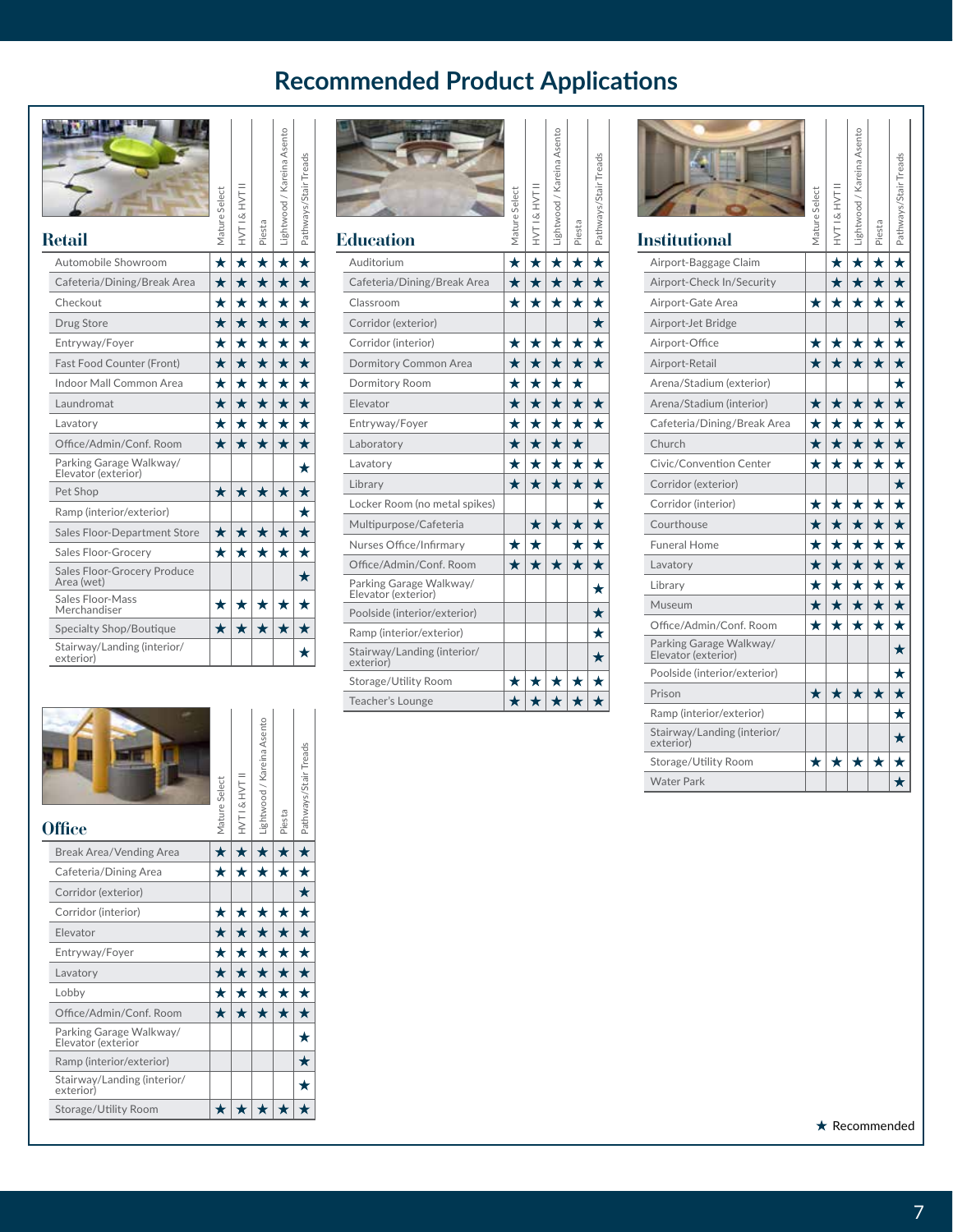## **Resistance to Staining & Chemicals per ASTM F 925**

|                                      | <b>Surface Dulling</b> |                     |                           | <b>Surface Attack</b>      |                     |                     |                           | <b>Color Change</b>        |                     |                     |                           |                            |
|--------------------------------------|------------------------|---------------------|---------------------------|----------------------------|---------------------|---------------------|---------------------------|----------------------------|---------------------|---------------------|---------------------------|----------------------------|
| <b>Agent</b>                         | Mature Select          | Kareina Asento      | Homogeneous<br>Vinyl Tile | Pathways /<br>Stair Treads | Mature Select       | Kareina Asento      | Homogeneous<br>Vinyl Tile | Pathways /<br>Stair Treads | Mature Select       | Kareina Asento      | Homogeneous<br>Vinyl Tile | Pathways /<br>Stair Treads |
| Acetic Acid - 5%                     | $\mathbf 0$            | $\Omega$            | $\mathbf{O}$              | $\Omega$                   | 0                   | 0                   | $\mathsf{O}\xspace$       | 0                          | $\mathbf 0$         | $\mathbf 0$         | $\mathbf 0$               | $\mathsf{O}\xspace$        |
| Acetic Acid - 28%                    | $\overline{0}$         | $\overline{0}$      | $\mathbf{O}$              | $\mathbf{O}$               | $\overline{0}$      | 0                   | $\pmb{0}$                 | 0                          | $\mathsf{O}\xspace$ | $\mathbf 0$         | $\overline{0}$            | $\mathbf{O}$               |
| Ammonia - 5%                         | $\mathbf 0$            | $\mathbf 0$         | $\mathbf 0$               | $\mathbf 0$                | 0                   | 0                   | 0                         | 0                          | $\mathsf{O}\xspace$ | $\mathbf 0$         | $\mathbf 0$               | $\mathbf 0$                |
| Ammonium Hydroxide - 10%             | $\mathbf 0$            | 0                   | $\overline{0}$            | $\mathbf{O}$               | $\overline{0}$      | $\overline{0}$      | $\mathbf{O}$              | 0                          | $\mathbf 0$         | $\mathsf{O}\xspace$ | $\overline{0}$            | $\mathbf 0$                |
| Ammonium Hydroxide - 30%             | $\mathbf 0$            | $\mathbf 0$         | 0                         | $\mathbf 0$                | 0                   | 0                   | $\mathbf 0$               | 0                          | 0                   | $\mathbf 0$         | $\mathbf 0$               | 0                          |
| Aniline Blue - 2.5%                  | $\overline{0}$         | $\overline{0}$      | $\overline{0}$            | $\mathbf{O}$               | 0                   | 0                   | 0                         | 0                          | $\mathbf{1}$        | $\mathsf{O}\xspace$ | 3                         | $\overline{2}$             |
| Bleach - 5%                          | $\mathbf 0$            | $\mathbf 0$         | $\overline{0}$            | $\mathbf 0$                | 0                   | 0                   | 0                         | 0                          | 0                   | $\mathbf 0$         | 0                         | $\mathbf 0$                |
| <b>Dialysis Solution</b>             | $\Omega$               | $\overline{0}$      | $\mathbf 0$               | $\mathbf{O}$               | $\overline{0}$      | $\mathbf 0$         | $\pmb{0}$                 | 0                          | $\mathbf{O}$        | 3                   | $\mathbf 0$               | $\mathbf{O}$               |
| Ethyl (Denatured) Alcohol            | 0                      | $\mathbf{O}$        | 0                         | $\mathbf 0$                | 0                   | 0                   | 0                         | 0                          | 0                   | $\mathbf 0$         | 0                         | 0                          |
| Formaldehyde - 37%                   | $\Omega$               | $\Omega$            | $\mathbf 0$               | $\mathbf{O}$               | $\overline{0}$      | $\overline{0}$      | $\mathbf 0$               | 0                          | $\mathbf{O}$        | $\overline{0}$      | $\overline{0}$            | $\mathbf 0$                |
| Giesma Blood Stain                   | $\overline{0}$         | $\Omega$            | $\overline{0}$            | $\mathbf 0$                | 0                   | 0                   | 0                         | 0                          | 3                   | 3                   | 3                         | $\mathbf{3}$               |
| Hand Sanitizer (Alcohol Based)       | $\mathbf 0$            | $\overline{0}$      | $\overline{0}$            | $\mathbf{O}$               | $\overline{0}$      | $\mathsf{O}\xspace$ | $\pmb{0}$                 | 0                          | $\mathsf{O}\xspace$ | $\mathsf{O}\xspace$ | $\overline{0}$            | $\mathbf 0$                |
| Hema 3 Solution                      | $\mathbf{O}$           | $\mathbf 0$         | $\mathbf 0$               | $\mathbf 0$                | 0                   | 0                   | 0                         | 0                          | $\mathsf{O}\xspace$ | $\mathbf 0$         | $\mathbf 0$               | $\mathbf 0$                |
| Hydrochloric Acid - 5%               | $\mathbf 0$            | $\mathbf{O}$        | $\overline{0}$            | $\mathbf{O}$               | $\overline{0}$      | $\overline{0}$      | $\pmb{0}$                 | 0                          | $\mathsf{O}\xspace$ | $\mathsf{O}\xspace$ | $\overline{0}$            | $\mathbf 0$                |
| Hydrochloric Acid - 38%              | $\mathbf 0$            | $\Omega$            | $\overline{0}$            | $\mathbf 0$                | 0                   | 0                   | $\mathbf 0$               | 0                          | $\mathsf{O}$        | $\mathbf 0$         | $\mathbf 0$               | $\mathbf 0$                |
| Hydrogen Peroxide - 30%              | $\overline{0}$         | $\overline{0}$      | $\overline{0}$            | $\mathbf{O}$               | 0                   | 0                   | 0                         | 0                          | $\mathsf{O}\xspace$ | $\mathsf{O}\xspace$ | $\overline{0}$            | $\mathsf{O}\xspace$        |
| Kerosene                             | $\Omega$               | $\mathbf 0$         | $\overline{0}$            | $\mathbf 0$                | 0                   | 0                   | 0                         | 0                          | 0                   | $\mathbf 0$         | $\mathbf 0$               | $\mathbf 0$                |
| Mineral Oil                          | $\mathbf 0$            | $\overline{0}$      | $\mathbf 0$               | $\mathbf{O}$               | $\overline{0}$      | $\overline{0}$      | $\pmb{0}$                 | 0                          | $\mathbf 0$         | $\mathsf{O}\xspace$ | $\mathbf 0$               | $\mathbf 0$                |
| Olive Oil                            | $\overline{0}$         | $\Omega$            | 0                         | $\mathbf 0$                | 0                   | 0                   | 0                         | 0                          | 0                   | $\mathbf{1}$        | $\mathbf 0$               | 0                          |
| Phenol - 5%                          | $\Omega$               | $\overline{0}$      | $\mathbf 0$               | $\mathbf{O}$               | $\overline{0}$      | $\overline{0}$      | $\mathsf{O}\xspace$       | 0                          | $\overline{O}$      | $\mathbf{1}$        | $\mathbf{1}$              | $\pmb{0}$                  |
| <b>Phenolic Disinfectant Cleaner</b> | $\mathbf 0$            | $\Omega$            | $\overline{0}$            | $\mathbf 0$                | 0                   | 0                   | $\mathbf 0$               | 0                          | 0                   | $\mathbf{1}$        | $\mathbf 0$               | $\overline{2}$             |
| Potassium Hydroxide - 15%            | $\mathbf 0$            | $\overline{0}$      | $\overline{0}$            | $\mathbf{O}$               | $\overline{0}$      | $\mathsf{O}\xspace$ | $\pmb{0}$                 | 0                          | $\mathsf{O}\xspace$ | $\mathsf{O}\xspace$ | $\overline{0}$            | $\mathbf 0$                |
| Quaternary Disinfectant Cleaner      | $\mathbf 0$            | $\mathbf 0$         | $\mathbf 0$               | $\mathbf 0$                | 0                   | 0                   | 0                         | 0                          | $\mathsf{O}\xspace$ | $\mathbf{1}$        | $\mathbf 0$               | $\mathbf 0$                |
| Rubbing Alcohol (5% Isopropyl)       | $\mathbf 0$            | 0                   | $\mathbf 0$               | $\mathbf 0$                | $\mathsf{O}\xspace$ | $\mathsf{O}\xspace$ | $\mathsf{O}\xspace$       | 0                          | $\mathsf{O}\xspace$ | $\mathsf{O}\xspace$ | $\mathbf 0$               | $\mathbf 0$                |
| Sodium Hydroxide - 5%                | $\overline{0}$         | 0                   | 0                         | $\Omega$                   | 0                   | 0                   | $\mathbf 0$               | 0                          | $\mathbf 0$         | $\mathbf 0$         | $\mathbf 0$               | $\mathbf 0$                |
| Sodium Hydroxide - 15%               | $\mathbf 0$            | $\mathbf 0$         | 0                         | $\mathbf 0$                | 0                   | 0                   | 0                         | 0                          | $\mathbf 0$         | $\mathbf 0$         | $\mathbf 0$               | 0                          |
| Sodium Hydroxide - 50%               | $\mathbf 0$            | $\mathbf 0$         | $\mathbf 0$               | $\mathbf 0$                | 0                   | 0                   | $\mathsf{O}\xspace$       | 0                          | $\mathsf{O}\xspace$ | $\mathbf 0$         | $\mathbf 0$               | $\mathbf 0$                |
| Sulfuric Acid - 5%                   | $\mathsf{O}\xspace$    | $\mathbf 0$         | $\pmb{0}$                 | $\mathsf{O}\xspace$        | 0                   | $\mathsf{O}\xspace$ | $\mathsf{O}\xspace$       | 0                          | $\mathsf{O}\xspace$ | $\mathsf{O}\xspace$ | $\mathbf{1}$              | $\pmb{0}$                  |
| Turpentine                           | 0                      | $\mathbf 0$         | 0                         | 0                          | 0                   | 0                   | 0                         | 0                          | $\pmb{0}$           | $\mathbf 0$         | 0                         | 0                          |
| Unleaded Gasoline (Regular Grade)    | $\mathsf{O}\xspace$    | $\mathbf 0$         | 0                         | $\mathbf 0$                | 0                   | $\mathsf{O}\xspace$ | $\pmb{0}$                 | 0                          | $\mathsf{O}\xspace$ | $\mathsf{O}\xspace$ | $\mathbf{O}$              | $\mathbf{3}$               |
| Uric Acid                            | 0                      | $\mathsf{O}\xspace$ | $\mathsf{O}\xspace$       | $\mathsf{O}\xspace$        | 0                   | 0                   | $\mathsf{O}\xspace$       | 0                          | $\mathsf{O}\xspace$ | $\mathbf{1}$        | 0                         | $\pmb{0}$                  |

0 - No Change 1 - Slight Change 2 - Moderate Change 3 - Severe Change

#### **Notes:**

According to ASTM, the F925 test method is subjective and test results are nonnumeric;

This test is not a stain test - it is intended to determine the effect specific chemicals (or agents) will have on the surface of the flooring; The flooring product is tested without any applied sealers or floor finishes;

For the most accurate results, CBC America recommends using the customer's chemicals on actual product samples that have been treated with the maintenance products to be used on the finished floor;

Flooring sample material for testing is readily available from CBC America;

For more detailed information, please contact CBC America.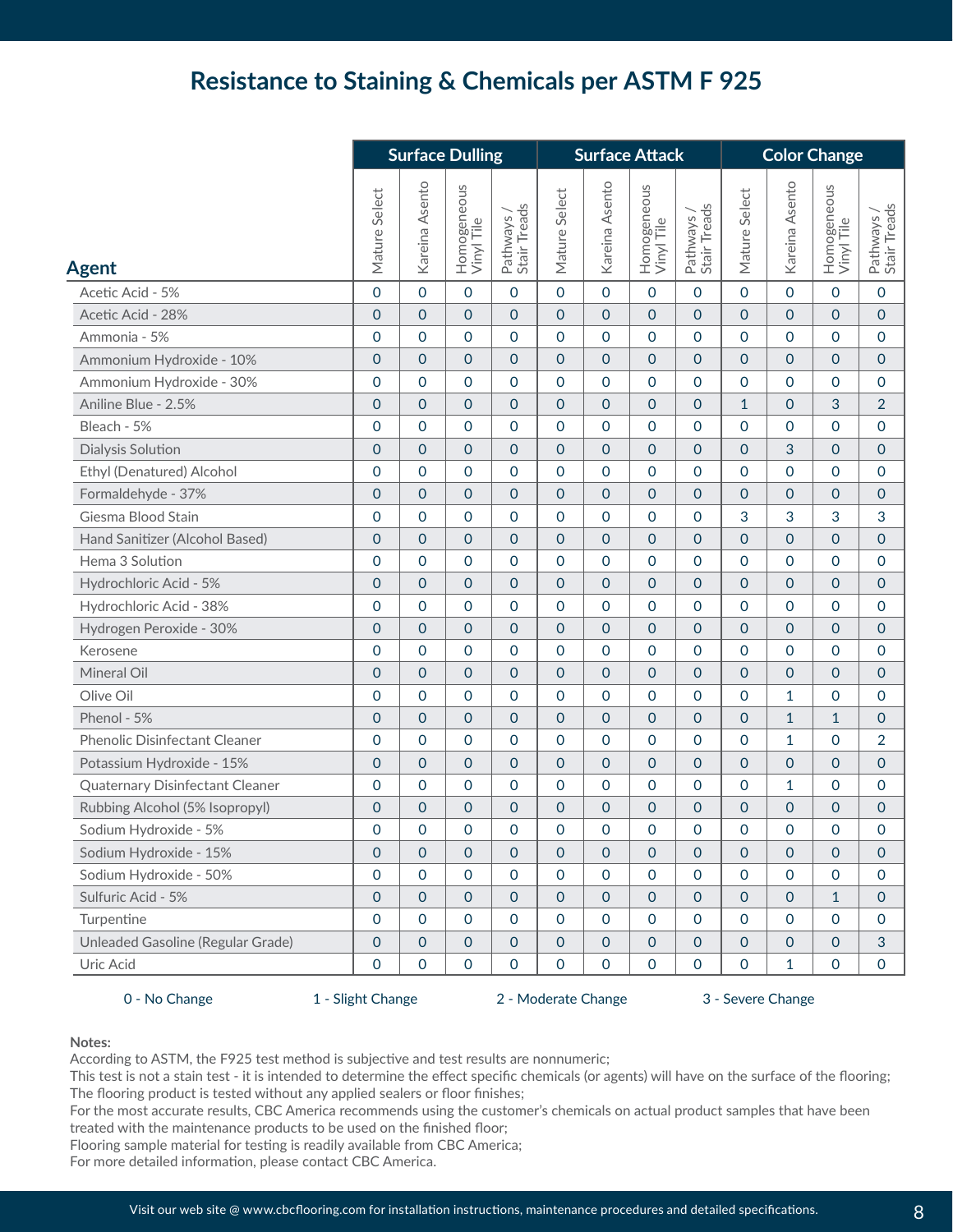#### **Test Performance**

| <b>ASTM F 1066</b><br>Standard Spec for Vinyl<br>Composition Floor Tile | Meets or Exceeds<br>Requirements                                   |
|-------------------------------------------------------------------------|--------------------------------------------------------------------|
| ASTM F 925<br>Chemical Resistance                                       | Passes                                                             |
| <b>ASTM F 970</b> (Modified)<br>Static Load Limit                       | 500 PSI                                                            |
| <b>ASTM C 1028</b><br>Static Coefficient of Eriction                    | $\geq$ 0.6 ADA Compliant                                           |
| <b>ASTM F 2199</b><br>Dimensional Stability                             | Passes                                                             |
| <b>ASTM F1265</b><br>Resistance to Impact                               | Passes                                                             |
| <b>ASTM F1304</b><br>Deflection of Tile                                 | Passes                                                             |
| <b>ASTM F 1514</b><br>Resistance to Heat                                | Passes                                                             |
| CA 01350<br>VOC Emissions                                               | Passes<br>FloorScore Certified ES-03026<br>HPD currently available |

#### **Warranty**

TOLI Piesta is covered by a limited 10-year warranty. Visit our website, www.cbcflooring.com for complete details.

#### **Product Characteristics**

| <b>Standard Spec</b>      | <b>ASTM F 1066</b>                                                                        |  |  |  |  |
|---------------------------|-------------------------------------------------------------------------------------------|--|--|--|--|
| Classification            | Class II                                                                                  |  |  |  |  |
| <b>Nominal Dimensions</b> | 17.7" x 17.7" (450mm x 450mm)<br>14 pcs/ctn (30.6 sf/ctn)                                 |  |  |  |  |
|                           | $17.7'' \times 12''$ (450mm x 300mm)<br>20 pcs/ctn (29.2 sf/ctn)                          |  |  |  |  |
|                           | $17.7" \times 4"$<br>(450 <sub>mm</sub> × 100 <sub>mm</sub> )<br>60 pcs/ctn (29.2 sf/ctn) |  |  |  |  |
| <b>Overall Thickness</b>  | 3.0mm (0.120")                                                                            |  |  |  |  |
|                           |                                                                                           |  |  |  |  |

#### **Fire**

| <b>ASTM E 648</b>     | Class 1               |  |  |
|-----------------------|-----------------------|--|--|
| Critical Radiant Flux | $(>0.45$ /sq cm)      |  |  |
| <b>ASTM E 662</b>     | $<$ 450               |  |  |
| Smoke Generation      | Flaming & Non-Flaming |  |  |

CBC Flooring is ISO 9001 and 14001 certified

![](_page_8_Picture_9.jpeg)

![](_page_8_Picture_10.jpeg)

| <b>USGBC-LEED Credits</b> |                                         |                                                     | Materials & Resources            |                                     |                                          |                                                                                                              | <b>Indoor Environmental Quality</b>                         |                                                                       |
|---------------------------|-----------------------------------------|-----------------------------------------------------|----------------------------------|-------------------------------------|------------------------------------------|--------------------------------------------------------------------------------------------------------------|-------------------------------------------------------------|-----------------------------------------------------------------------|
| Product                   | MR Credit 1.2:<br><b>Building Reuse</b> | MR Credit 2:<br>Construction<br>Waste<br>Management | MR Credit 3.1:<br>Material Reuse | Recycled<br>Content<br>Pre-Consumer | Recycled<br>Content<br>Post-<br>Consumer | MR Credit<br>4: Recycled<br>Content<br>Contribution<br>(Sum of post-<br>consumer<br>$+1/2$ pre-<br>consumer) | IEQ Credit 4.1:<br>Low Emitting<br>Materials -<br>Adhesives | IEQ Credit 4.3:<br>Low Emitting<br>Materials<br>- Flooring<br>Systems |
| <b>TOLI Piesta</b>        | V                                       | V                                                   | V                                | 31.7%                               | 4.1%                                     | 20%                                                                                                          | V                                                           | v                                                                     |

(✔) Based on the 2009 LEED rating system and the overall scope of your project TOLI Piesta may contribute to your LEED scorecard.

![](_page_8_Picture_13.jpeg)

**GET SAMPLES FAST 919-230-8700 cbcflooring.com** Questions? Give us a call, we're ready to help you create your next great space.